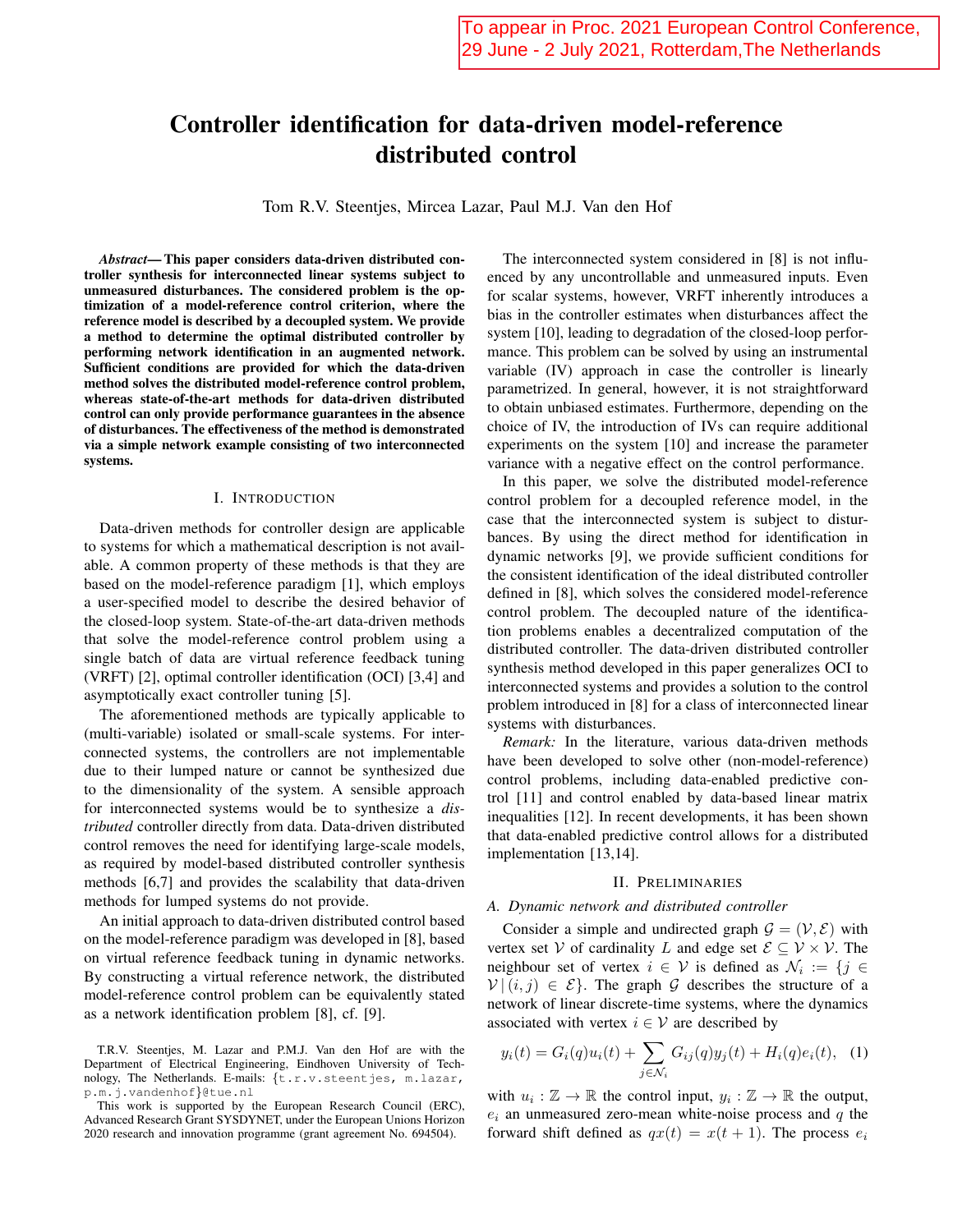

Fig. 1: Two output coupled process with noise represented as a dynamic network.

is assumed to be uncorrelated to all  $e_j$ ,  $j \in V \setminus \{i\}$  and to all  $u_i, j \in V$ . The rational transfer functions  $G_i, G_{ij}$ and  $H_i$ ,  $(i, j) \in \mathcal{E}$ , describe the local dynamics, coupling dynamics and noise dynamics, respectively. The noise filter  $H_i$  is assumed to be monic, stable and minimum phase. The network can be compactly written as

$$
y = G_I y + Gu + He,\tag{2}
$$

where  $G = diag(G_1, \ldots, G_L)$ ,  $H = diag(H_1, \ldots, H_L)$  and

$$
G_I = \begin{bmatrix} 0 & G_{12} & \cdots & G_{1L} \\ G_{21} & 0 & \cdots & G_{2L} \\ \vdots & \vdots & \ddots & \vdots \\ G_{L1} & G_{L2} & \cdots & 0 \end{bmatrix}.
$$

Furthermore,  $y = (I - G_I)^{-1} (Gu + He)$ , where it is assumed that  $\mathcal{G}_I := (I - G_I)^{-1}$  exists. A two-node network  $(L = 2)$ is depicted in Figure 1.

Consider a reference tracking problem for the network: each system is equipped with a reference signal  $r_i$  and the corresponding tracking error  $z_i := r_i - y_i$ , i.e.,

$$
\mathcal{P}_i: \left\{ \begin{array}{rcl} y_i & = & G_i u_i + \sum_{j \in \mathcal{N}_i} G_{ij} y_j + H_i e_i, \\ z_i & = & r_i - y_i. \end{array} \right. \tag{3}
$$

The dynamic network is operating in closed-loop with a distributed controller that consists of local controllers

$$
\mathcal{C}_i(\rho_i) : \begin{cases} u_i = C_{ii}(q, \rho_i)z_i + \sum_{j \in \mathcal{N}_i} C_{ij}(q, \rho_i)s_{ij}^c, \\ o_{ij}^c = K_{ij}(q, \rho_i)e_i + \sum_{h \in \mathcal{N}_i} K_{ijh}(q, \rho_i)s_{ih}^c, j \in \mathcal{N}_i. \end{cases}
$$

Each controller is parametrized by a parameter vector  $\rho_i$ . The controller class for node i is defined as  $\mathcal{C}_i$  :=  $\{C_i(q, \rho_i) | \rho_i \in \mathbb{R}^{l_i}\}\$ . Controllers  $\mathcal{C}_i$  and  $\mathcal{C}_j$  are interconnected if and only if  $(i, j) \in \mathcal{E}$ . The interconnection is defined by constraints on the controller interconnection signals  $s_{ij}^c$  and  $o_{ij}^c$ :

$$
s_{ij}^c = o_{ji}^c \quad \text{and } \quad s_{ji}^c = o_{ij}^c, \quad (i,j) \in \mathcal{E}.
$$

With the definitions  $s_i^c := \text{col}_{j \in \mathcal{N}_i} s_{ij}^c$  and  $o_i^c := \text{col}_{j \in \mathcal{N}_i} o_{ij}^c$ , we compactly represent  $C_i$  by

$$
\mathcal{C}_i(\rho_i) : \begin{bmatrix} u_i \\ o_i^c \end{bmatrix} = C_i(q, \rho_i) \begin{bmatrix} z_i \\ s_i^c \end{bmatrix} . \tag{4}
$$

## B. Distributed model reference control

Model reference control in dynamic networks considers the synthesis of a structured controller such that the closedloop network dynamics are optimal with respect to a structured reference model [8]. We consider here a *decoupled* reference model described by subsystems  $\mathcal{K}_i$ ,  $i \in \mathcal{V}$ :

$$
\mathcal{K}_i: \quad y_i^d = T_i(q)r_i. \tag{5}
$$

For well-posedness, we assume that the reference model satisfies  $y^d \neq r$  for all non-zero r, i.e.,  $\det(T - I) \neq 0$ , and that  $T_i$  is stable for each  $i \in \mathcal{V}$ .

Given  $e_i = 0$  for all  $i \in V$ , the distributed model reference control problem is

$$
\min_{\rho_1,\dots,\rho_L} J_{\text{MR}}(\rho_1,\dots,\rho_L) = \min_{\rho_1,\dots,\rho_L} \sum_{i=1}^L \bar{E}[y_i^d(t) - y_i(t)]^2, \tag{6}
$$

where  $\bar{E} := \lim_{N \to \infty} \frac{1}{N} \sum_{t=1}^{N} E$  and E is the expectation. A distributed controller that solves (6) was developed in [8]. Define the column vector  $\mathbf{1} := \text{col}(1, \dots, 1)$  and, for  $i \in \mathcal{V}$ , define  $G_{iI} := \text{row}_{j \in \mathcal{N}_i} G_{ij}.$ 

**Proposition II.1** Consider  $e_i = 0$  for all  $i \in V$  and consider a distributed controller described by the subsystems

$$
\mathcal{C}_i^d : \begin{bmatrix} u_i \\ o_i^c \end{bmatrix} = \underbrace{\begin{bmatrix} T_i & -\frac{1}{G_i} G_{iI} \\ \frac{T_i}{T_i} & 0 \end{bmatrix}}_{=: \mathcal{C}_i^d(q)} \begin{bmatrix} z_i \\ s_i^c \end{bmatrix}, \tag{7}
$$

for  $i \in V$  and the controller interconnections described by

$$
s_{ij}^c = o_{ji}^c \quad \text{and} \quad s_{ji}^c = o_{ij}^c,\tag{8}
$$

for  $(i, j) \in \mathcal{E}$ . The network (2) in closed-loop with the distributed controller (7)-(8) satisfies

$$
y_i = y_i^d, \quad i \in \mathcal{V}.
$$

We refer the reader to [8] for the proof and the corresponding result [8, Theorem III.1]. The controller described by  $(7)-(8)$ provides a solution to  $(6)$ , by showing the existence of a minimizing argument  $(\rho_1^d, \dots, \rho_L^d)$ . Details on how to obtain  $(\rho_1^d, \ldots, \rho_L^d)$  from  $C_i^d, i \in \mathcal{V}$ , can be found in [8, Section III].

## C. Problem formulation

The problem that we consider in this paper is to determine the ideal controller described by  $(7)-(8)$  in the case that the network described by (2) is unknown, i.e., in the case that the transfer functions  $G_i$ ,  $G_{ij}$  and  $H_i$ ,  $(i, j) \in \mathcal{E}$ , are unknown. The local controller modules  $C_i^d$  contain known modules,

$$
K_{ij} := \frac{T_i}{1 - T_i}, \quad j \in \mathcal{N}_i,
$$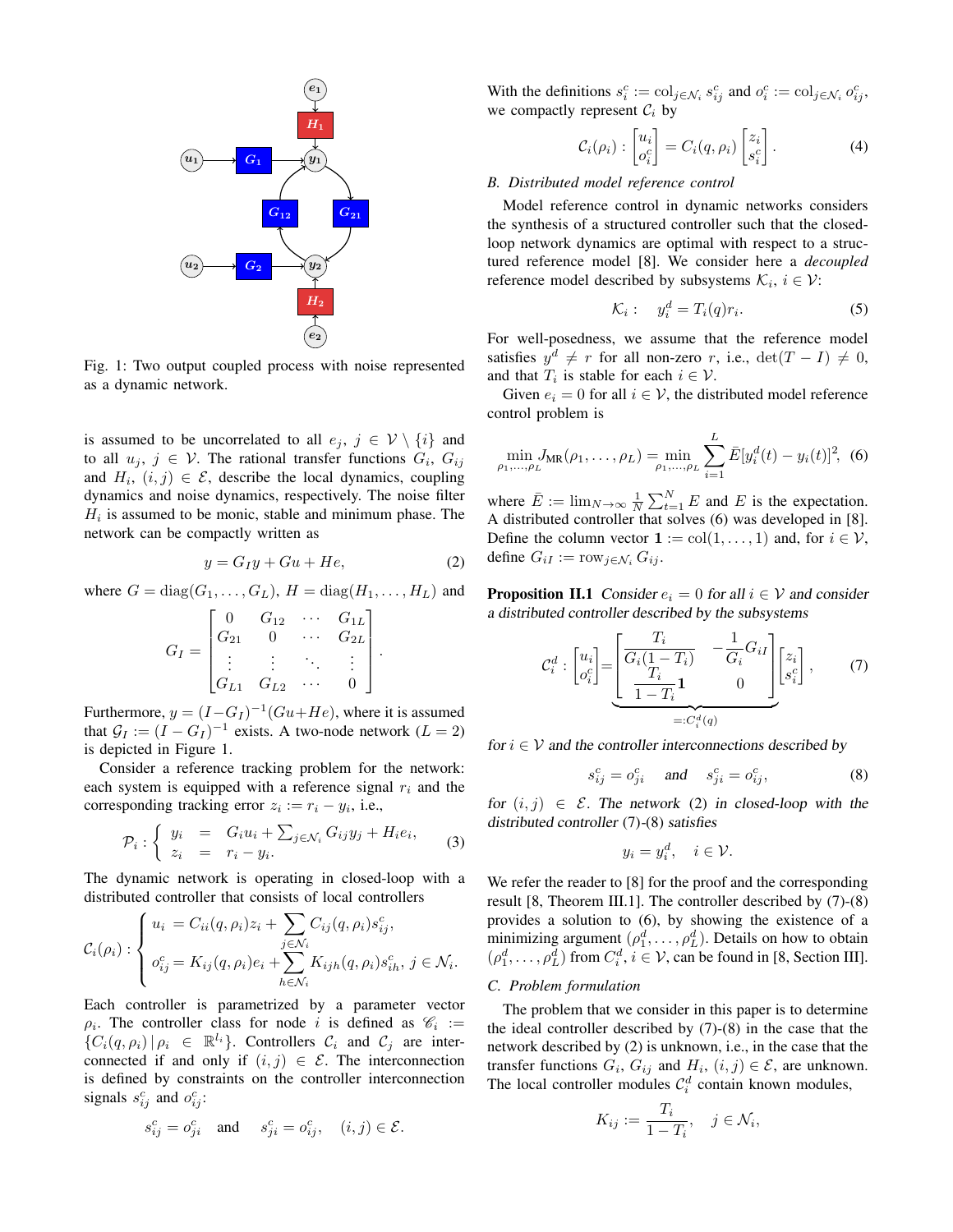depending solely on the reference model dynamics  $\mathcal{K}_i$  and unknown modules describing the top row in (7):

$$
u_i = C_{ii}^d(q)z_i + \sum_{j \in \mathcal{N}_i} C_{ij}^d(q)s_{ij}^c.
$$
 (9)

Given data collected from the network (2), the transfer functions  $C_{ii}^d$  and  $C_{ij}^d$ ,  $j \in \mathcal{N}_i$ , can be determined through VRFT in dynamic networks [8], in the case that no noise is present, i.e.,  $e_i = 0$ . The application of VRFT for systems affected by noise leads to biased estimates, both for the single-process case [10] and the network case [8].

Due to the bias, controller parameter estimates will in general not minimize the cost function (6) and hence lead to a reduced closed-loop performance if the process is subject to noise. The problem that is considered in this paper is: how to obtain consistent distributed controller estimates in the presence of noise?

Optimal controller identification (OCI) [3] and VRFT in conjunction with instrumental variables (IVs) [10,15] are two methods for obtaining consistent estimates of controllers for lumped systems. The use of IVs can lead to estimators with a high variance, however, which in turn affects the controller performance (illustrated for an example network in Section IV). As such, in what follows we consider the identification of auxiliary controller modules in order to obtain consistent estimates of the ideal controllers modules  $C_i^d$ ,  $i \in V$ , by extending the OCI method to dynamic networks.

## III. MAIN RESULT: INDIRECT DISTRIBUTED CONTROLLER IDENTIFICATION

In order to formulate an identification problem, we start by rewriting the network dynamics in terms of the ideal distributed controller dynamics. The approach of rewriting the dynamics of a single-input single-output system in terms of an ideal controller for prediction-error identification was introduced in [3].

Let us consider the decoupled reference model, i.e., for each  $i \in \mathcal{V}$ ,

$$
\mathcal{K}_i: \quad y_i^d = T_i(q)r_i.
$$

By  $(7)$ , we observe that the transfer functions in  $(9)$  are

$$
C_{ii}^d = \frac{T_i}{G_i(1 - T_i)}, \quad C_{ij}^d = -\frac{G_{ij}}{G_i}, \quad (i, j) \in \mathcal{E}.
$$

Hence, we can write the network dynamics (1) in terms of the ideal distributed controller and the reference model as

$$
G_i = \frac{1}{C_{ii}^d} \frac{T_i}{1 - T_i} \quad \text{and} \quad G_{ij} = -C_{ij}^d G_i = -\frac{C_{ij}^d}{C_{ii}^d} \frac{T_i}{1 - T_i}.
$$

Models for the transfer functions within the network can then be written in terms of the controller parameters as

$$
G_i(\rho_i) := \frac{1}{C_{ii}(\rho_i)} \frac{T_i}{1 - T_i} \text{ and } G_{ij}(\rho_i) := -\frac{C_{ij}(\rho_i)}{C_{ii}(\rho_i)} \frac{T_i}{1 - T_i}.
$$



Fig. 2: The dynamic network represented by modules of the ideal distributed controller and reference model.

We can thus rewrite the network dynamics (1) as

$$
y_i = \frac{1}{C_{ii}^d} \frac{T_i}{1 - T_i} u_i - \sum_{j \in \mathcal{N}_i} \frac{C_{ij}^d}{C_{ii}^d} \frac{T_i}{1 - T_i} y_j + H_i e_i,
$$

 $\alpha$ 

$$
y_i = \bar{C}_{ii}^d \bar{u}_i + \sum_{j \in \mathcal{N}_i} \bar{C}_{ij}^d \bar{y}_{ij} + H_i e_i, \qquad (10)
$$

with  $\bar{C}_{ii}^d := \frac{1}{C_{ii}^d}, \bar{C}_{ij}^d := \frac{C_{ij}^d}{C_{ii}^d}$ , and the signals

 $\mathfrak{L}$ 

$$
\bar{u}_i := \frac{T_i}{1 - T_i} u_i = \bar{T}_i u_i,\tag{11}
$$

$$
\bar{y}_{ij} := -\frac{T_i}{1 - T_i} y_j = -\bar{T}_i y_j.
$$
 (12)

In the case that  $T_i$  is proper,  $\overline{T}_i$ ,  $i \in \mathcal{V}$ , will be proper and the dynamical relations  $(10)-(12)$  can be interpreted as an (augmented) dynamic network:

$$
\begin{bmatrix} y \\ \bar{y} \\ \bar{u} \end{bmatrix} = \begin{bmatrix} 0 & \bar{C}_1^d & \bar{C}^d \\ \bar{T}_N & 0 & 0 \\ 0 & 0 & 0 \end{bmatrix} \begin{bmatrix} y \\ \bar{y} \\ \bar{u} \end{bmatrix} + \begin{bmatrix} 0 \\ 0 \\ \bar{T} \end{bmatrix} u + \begin{bmatrix} H \\ 0 \\ 0 \end{bmatrix} e, \quad (13)
$$

with the matrices  $\bar{C}_I^d := \text{diag}_{i \in \mathcal{V}} \text{row}_{j \in \mathcal{N}_i} \bar{C}_{ij}^d$ ,  $\bar{C}_d :=$  $diag(C_{11}^d, \ldots, \bar{C}_{LL}^d), \overline{T} := diag(\overline{T}_1, \ldots, \overline{T}_L), \overline{T}_N := col_{i \in \mathcal{V}} col_{j \in \mathcal{N}_i} - \overline{T}_i \mathbf{e}_j^T$ , with  $\mathbf{e}_i$  the *i*-th unit vector, and  $\overline{T} := \overline{T}_i$  $diag(\overline{T}_1,\ldots,\overline{T}_L)$ . This augmented network is visualized in Figure 2 for  $L = 2$ , with the first row visualized in Figure 3.

Let  $\bar{C}_{ii}(\rho_i) := \frac{1}{\bar{C}_{ii}(\rho_i)}$  and  $\bar{C}_{ij}(\rho_i) := \frac{C_{ij}(\rho_i)}{C_{ii}(\rho_i)}$ ,  $(i, j) \in \mathcal{E}$ , define the controller models for the augmented network. The predictor is defined as

$$
\hat{y}_i(t,\theta_i) := H_i^{-1}(\theta_i) \left( \bar{C}_{ii}(\rho_i)\bar{u}_i + \sum_{j \in \mathcal{N}_i} \bar{C}_{ij}(\rho_i)\bar{y}_{ij} \right)
$$
 (14)  
+ 
$$
\left(1 - H_i^{-1}(\theta_i)\right) y_i,
$$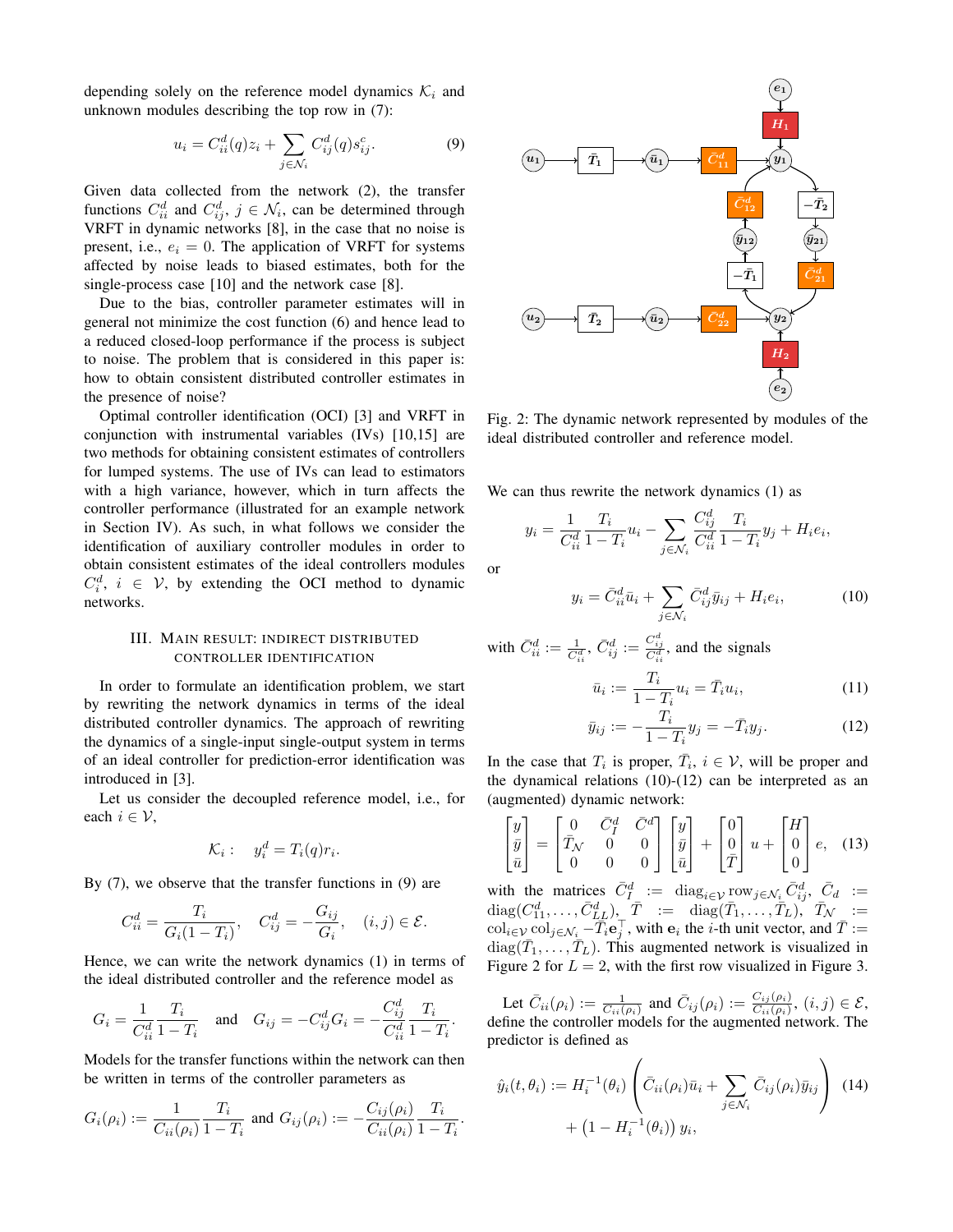

Fig. 3: Building block of the augmented network (13) for identification of the controller modules of  $C_1^d$ ,  $L = 2$ .

with  $\theta_i = \text{col}(\rho_i, \eta_i)$ , where  $\eta_i$  is a parameter vector for independent parametrization of the noise model  $H_i(\theta_i)$ .

By using the direct method for dynamic network identification [9], the estimates are obtained as

$$
\hat{\theta}_i = \arg\min_{\theta_i} V_i(\theta_i), \quad V_i(\theta_i) = \frac{1}{N} \sum_{t=1}^N \varepsilon_i^2(t, \theta_i), \quad (15)
$$

with the prediction error defined by  $\varepsilon_i(t, \theta_i) := y_i(t)$  $\hat{y}_i(t, \theta_i)$ . By definition of the auxiliary controller models, the controller estimates are then

$$
C_{ii}(\hat{\rho}_i) = \frac{1}{\bar{C}_{ii}(\hat{\rho}_i)}, \quad C_{ij}(\hat{\rho}_i) = \bar{C}_{ij}(\hat{\rho}_i) C_{ii}(\hat{\rho}_i), \ (i,j) \in \mathcal{E}.
$$

Under standard assumptions [9], the estimator  $\hat{\theta}_i$  converges asymptotically [16], i.e.,

$$
\hat{\theta}_i \to \theta_i^*
$$
 w.p. 1 as  $N \to \infty$ ,

where  $\theta_i^* = \arg \min_{\theta_i} \bar{V}_i(\theta_i)$  with  $\bar{V}_i(\theta_i) := \bar{E}[\varepsilon_i^2(t, \theta_i)].$ 

**Theorem III.1** Let  $i \in V$  and assume that the following conditions hold true:

- the spectral density of  $\bar{z}_i := \text{col}(\bar{u}_i, \bar{y}_{i1}, \dots, \bar{y}_{iL}),$  $\Phi_{\bar{z}_i}(\omega)$ , is positive definite for almost all  $\omega \in [-\pi, \pi]$ ,
- there exists a  $\theta_i^d$  such that  $C_i(\theta_i^d) = C_i^d$  and  $H_i(\theta_i^d) =$  $H_i$ ,
- $[\mathcal{G}_I]_{ji}$  contains a delay for every  $j \in \mathcal{N}_i$ .

Then it holds that  $C_{ii}(\theta_i^*) = C_{ii}^d$ ,  $H_i(\theta_i^*) = H_i$  and  $C_{ij}(\theta_i^*) = C_{ij}^d$  for all  $j \in \mathcal{N}_i$ .

Proof: We will first show that the minimum of the objective function  $\bar{V}_i$  is  $\sigma_{e_i}^2 = E e_i^2$ . By the definition of the predictor (14) and the prediction error,  $\overline{V}_i(\theta_i)$  is equal to

$$
\bar{E}\bigg(H_i(\theta_i)^{-1}\bigg(v_i+\sum_{j\in\mathcal{N}_i}\Delta\bar{C}_{ij}(\theta_i)\bar{y}_{ij}+\Delta\bar{C}_{ii}(\theta_i)\bar{u})_i\bigg)\bigg)^2.
$$

Then, by (13) it follows that  $\overline{V_i}(\theta_i)$  is equal to

$$
\bar{E}\bigg(H_i(\theta_i)^{-1}\bigg(v_i-\sum_{j\in\mathcal{N}_i}\Delta\bar{C}_{ij}(\theta_i)\bar{T}_iy_j+\Delta\bar{C}_{ii}(\theta_i)\bar{T}_iu_i\bigg)\bigg)^2,
$$

which, by  $(2)$ , is equal to

$$
\bar{E}\Big(H_i(\theta_i)^{-1}\Big(v_i + \Delta \bar{C}_{ii}(\theta_i)\bar{T}_i u_i
$$
\n
$$
-\sum_{j\in\mathcal{N}_i} \Delta \bar{C}_{ij}(\theta_i)\bar{T}_i\sum_{k\in\mathcal{V}}[\mathcal{G}_I]_{jk}(G_k u_k + H_k e_k)\Big)\Big)^2
$$
\n
$$
=\bar{E}\Big(H_i(\theta_i)^{-1}\Big(\Delta H_i(\theta_i)e_i + \Delta \bar{C}_{ii}(\theta_i)\bar{T}_i u_i
$$
\n
$$
-\sum_{j\in\mathcal{N}_i} \Delta \bar{C}_{ij}(\theta_i)\bar{T}_i\sum_{k\in\mathcal{V}}[\mathcal{G}_I]_{jk}(G_k u_k + H_k e_k)\Big) + e_i\Big)^2.
$$

Since both  $H_i$  and  $H_i(\theta_i)$  are monic,  $\Delta H_i(\theta_i)$  is strictly proper. Hence,  $\Delta H_i(\theta_i)e_i$  is uncorrelated with  $e_i$ . Also  $-\sum_{j \in \mathcal{N}_i} \Delta C_{ij}(\theta_i) T_i \sum_{k \in \mathcal{V}} [G_I]_{jk} G_k u_k$  is uncorrelated with  $e_i$ , since it is a filtered linear combination of  $u_k, k \in V$ , which are uncorrelated with  $e_i$  by assumption. Moreover,  $-\sum_{j \in \mathcal{N}_i} \Delta \bar{C}_{ij}(\theta_i) \bar{T}_i \sum_{k \in \mathcal{V}} [G_I]_{jk} H_k e_k$  is uncorrelated with  $e_i$ , since  $\Delta \bar{C}_{ij}(\theta_i)$  is proper and  $[\mathcal{G}_I]_{ji}$  is strictly proper for all  $j \in \mathcal{N}_i$ . Hence,  $\overline{V}_i(\theta_i)$  is equal to

$$
\bar{E}\left(H_i(\theta_i)^{-1}\left(\Delta H_i(\theta_i)e_i + \Delta \bar{C}_{ii}(\theta_i)\bar{T}_i u_i\right) - \sum_{j\in\mathcal{N}_i} \Delta \bar{C}_{ij}(\theta_i)\bar{T}_i \sum_{k\in\mathcal{V}} [\mathcal{G}_I]_{jk} (G_k u_k + H_k e_k)\right)\right)^2 + \bar{E}e_i^2
$$
\n
$$
\geq \sigma_{e_i}^2.
$$

It remains to show that  $\bar{V}_i(\theta_i) = \sigma_{e_i}^2 \Rightarrow \theta_i = \theta_i^d$ . This follows from the first two assumed conditions; for this part of the proof, the reader is referred to [9, Appendix B], due to space limits.

Positive definiteness of  $\Phi_{\bar{z}_i}$  is implied by sufficient excitation of the filtered input  $\bar{u}_i = T_i u_i$  and the signals  $\bar{y}_{ij}, j \in \mathcal{N}_i$ . The condition on  $\Phi_{\bar{z}_i}$  can be translated to conditions on external signals  $u_j$ ,  $e_j$ ,  $j \in V$ , and conditions on the augmented network topology, as described in [17]. While the excitation conditions are sufficient, they can be conservative. We point out the results on data informativity for centralized control problems in [18], which open the way for the formulation of sufficient excitation conditions that are also necessary for the distributed model-reference control problem.

The data-driven distributed controller synthesis method in this paper amounts to solving  $L$  multi-input-single-output (MISO) identification problems, i.e., optimizing  $V_i$  in (15) for each  $i \in V$ . The optimization is distributed in the sense that the optimization problems (15) are not coupled and is, therefore, scalable with respect to the size  $L$  of the network. The MISO identification problems can lead to non-convex optimization schemes, depending on the parametrization. We note that regularization, as employed by the method developed in [19], can reduce the computaional complexity of each MISO problem through iteratively solving linear leastsquares problems. Comparatively, model-based distributed controller synthesis as in, e.g.,  $[6]$ ,  $[7]$ , in conjunction with dynamic network identification of the subsystems  $P_i$ , requires to solve L MISO identification problems [9] plus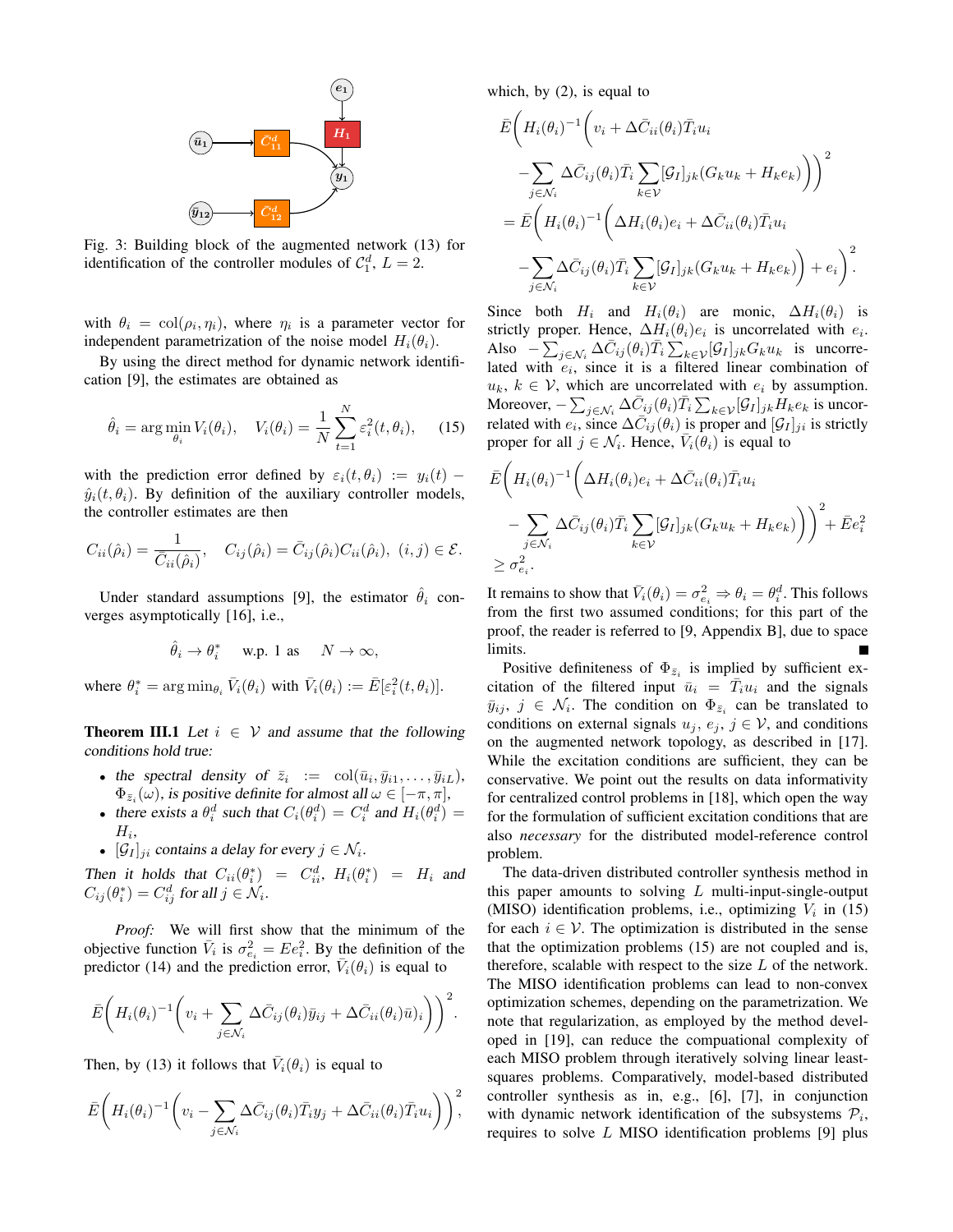one centralized LMI for synthesis of the controller. The data-driven method in this paper, respectively model-based distributed controller synthesis with network identification, achieve stability of the closed-loop network for  $N \to \infty$ , if the estimates of the controller (Theorem III.1), respectively the estimates of  $\mathcal{P}_i$  ([9, Proposition 2]), are consistent; the stability is dictated by the reference model (Proposition II.1), respectively by the imposed dissipation inequality ([7, Proposition 1]).

#### IV. ILLUSTRATIVE EXAMPLE

Consider a two-node network  $(L = 2)$  described by (3) for  $i \in \{1, 2\}$ , with transfer functions

$$
G_1(q) = \frac{c_1}{q - a_1}, \quad G_{12}(q) = \frac{d_1}{q - a_1}, \quad H_1 = 1,
$$
  

$$
G_2(q) = \frac{c_2}{q - a_2}, \quad G_{21}(q) = \frac{d_2}{q - a_2}, \quad H_2 = 1,
$$

where  $a_1 = 0.5$ ,  $a_2 = 0.2$ ,  $c_1 = c_2 = 1$  and  $d_1 = d_2 = 0.1$ . The objective is to let the closed-loop interconnected system behave as two decoupled processes with first-order dynamics, according to

$$
y_i^d(t) = T_i(q)r_i(t), \quad T_i(q) = \frac{1-\gamma_i}{q-\gamma_i}, \quad i \in \{1,2\},
$$
 (16)

with  $\gamma_1 = \gamma_2 = 0.8$ .

As presented in Section II-B, the ideal distributed controller is described by (7) for  $i \in \{1, 2\}$ , with the interconnections  $s_1^c = o_2^c$ ,  $s_2^c = o_1^c$ , and

$$
C_{11}^d(q) = \frac{1 - \gamma_1}{c_1} \frac{q - a_1}{q - 1}, \quad C_{12}^d(q) = -\frac{d_1}{c_1},
$$
  
\n
$$
C_{22}^d(q) = \frac{1 - \gamma_2}{c_2} \frac{q - a_2}{q - 1}, \quad C_{21}^d(q) = -\frac{d_2}{c_2},
$$
  
\n
$$
K_{12}^d(q) = \frac{1 - \gamma_1}{q - 1}, \quad K_{21}^d(q) = \frac{1 - \gamma_2}{q - 1}.
$$

For the experiment, consider that  $u_1$  and  $u_2$  are Gaussian white-noise signals with unit variance and  $e_1$  and  $e_2$  are (unmeasured) Guassian white-noise signals with variance  $\sigma_e^2 = 0.25$ . As discussed in Section II-C, the noise will cause a bias in the controller parameter estimates when the distributed virtual reference feedback tuning (DVRFT) method is applied directly. For the distributed optimal controller identification (DOCI) method, described in Section III, we expect consistent estimates and hence an improved closedloop performance.

We first represent the network as shown in Figure 2, where

$$
\bar{C}_{11}^d = \frac{c_1}{1 - \gamma_1} \frac{q - 1}{q - a_1}, \quad \bar{C}_{12}^d = -\frac{d_1}{c_1} \frac{q - 1}{q - a_1}
$$

The modules are therefore parametrized as  $H_1(\theta_1) = 1$  and

$$
\bar{C}_{11}(\theta_1) = \theta_{1a} \frac{1 - q^{-1}}{1 - \theta_{1b}q^{-1}}, \quad \bar{C}_{12}(\theta_1) = \theta_{1c} \frac{1 - q^{-1}}{1 - \theta_{1b}q^{-1}},
$$

so that there exists  $\theta_1^d$  such that  $\bar{C}_{11}^d = \bar{C}_{11}(\theta_1^d)$ ,  $\bar{C}_{12}^d =$  $\overline{C}_{12}(\theta_1^d)$  and  $H_1 = H_1(\theta_1)$ . By forming the predictor

$$
\hat{y}_1(t,\theta_1) := \bar{C}_{11}(\rho_1)\bar{u}_1 + \bar{C}_{12}(\rho_1)\bar{y}_2
$$



Fig. 4: Step response of the closed-loop network for 20 experiments with DOCI (green), DVRFT (yellow) and the desired closed-loop network (black).



Fig. 5: Frequency response of the closed-loop network for 20 experiments with DOCI (green), DVRFT (yellow) and the desired closed-loop network (black). Notice that the desired transfers  $r_i \rightarrow y_i^d$ ,  $i \neq j$ , are identical to zero.

and minimizing  $V_1(\theta_1)$  in (15) for  $N = 100$  samples, we find the estimate  $\hat{\theta}_1$ . The estimate  $\hat{\theta}_2$  for controller 2 is obtained by following an analogous procedure. Note that  $V_1$ and  $V_2$  are not quadratic functions in the parameters. The corresponding DVRFT cost functions are quadratic and the optimization problems have explicit solutions.

The distributed controller resulting from DOCI leads to a closed-loop network with a step response shown in Figure 4 and a frequency response shown in Figure 5 in green of the transfer  $r \rightarrow y$ , for 20 experiments. For comparison, we synthesize a DVRFT controller using the same data via the method described in [8, Section IV]. The corresponding responses are shown in Figure 4 and 5 in yellow. Note that the controller classes are chosen such that the ideal controller